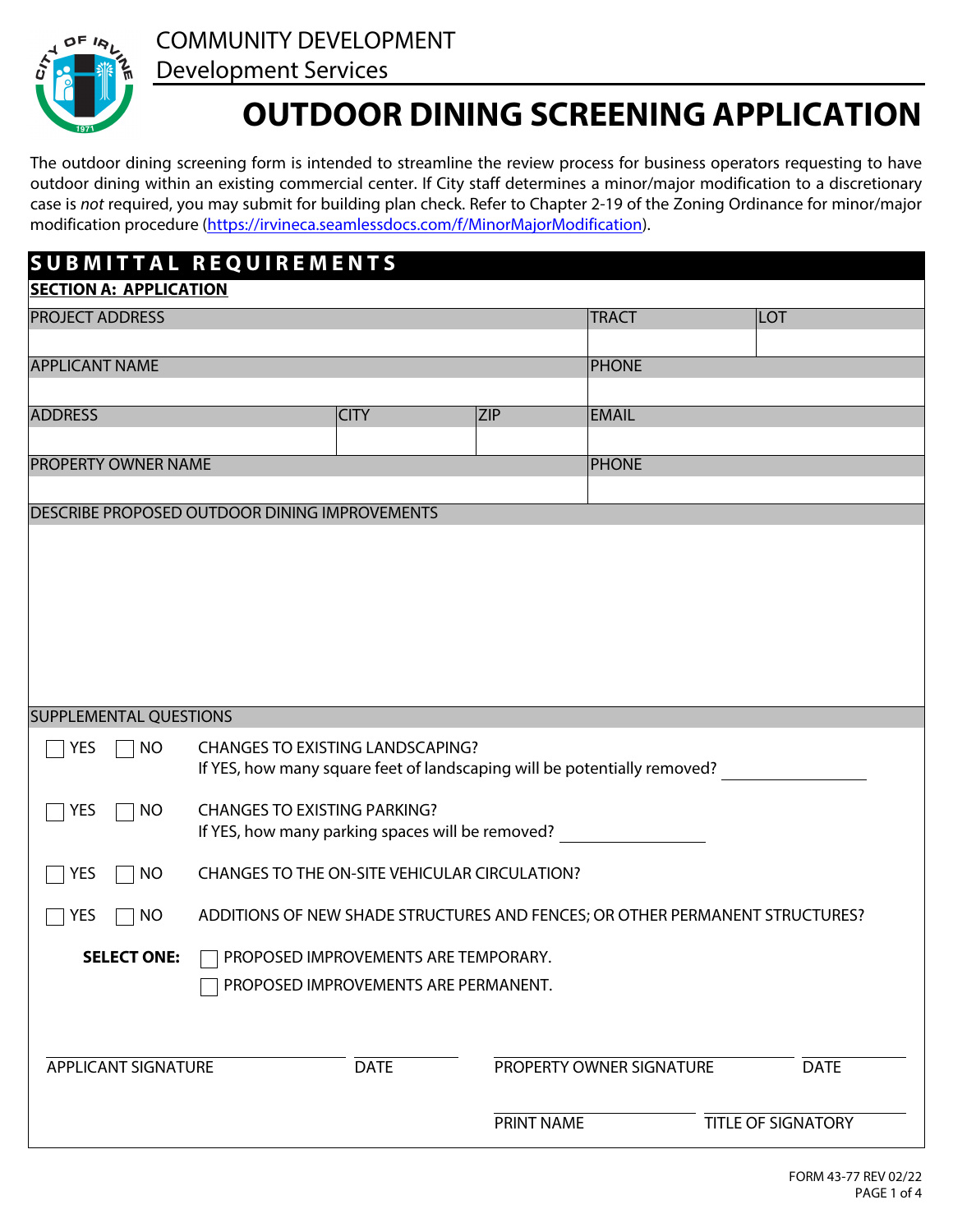### **SECTION B: INITIAL SCREENING**

Submit a completed application from Section A and site plan to the Community Development Department, Development Assistance Center by email at [dac@cityofirvine.org](mailto:dac@cityofirvine.org) or by mail at P.O. Box 19575, Irvine, CA 92623-9575. Staff will process this request and provide a determination within 7-10 business days for the subsequent review process. If you have any questions about the items requested, please contact the Development Assistance Center at 949-724-6308 or at [dac@cityofirvine.org](mailto:dac@cityofirvine.org).

#### **SECTION C: SUBMITTAL REQUIREMENTS**

You must complete the required application from Section A and submit this document together with the following:

Site plans that are legible and drawn to scale to clearly illustrate the components of the project. Remember that the staff and City decision makers are not familiar with the property and will need this information to evaluate your project. **If the plans are not legible, or do not contain the information listed below, your application will not be adequate for complete review.** Use the checklist to ensure your plans include the following **required** elements:

- 1. Location and square footage of proposed outdoor dining area
- 2. Location of shade structures or fences, if proposed
- 3. Building location(s) ("footprints") showing floor plan and access points
- 4. Dimensioned property lines
- 5. Notes labeling existing and proposed on-site uses
- 6. Notes labeling surrounding land uses
- 7. Easement locations, if any
- 8. Parking lot layout and pedestrian/vehicular circulation, showing dimension of parking spaces and drive aisles
- 9. Existing and proposed pavement striping and signage (fire lane markings, loading zones, etc.)
- 10. Loading, service areas
- 11. Location of trash enclosures
- 12. Ultimate street right-of-way property lines, if these are different from existing
- 13. Adjacent streets, street names, and intersections
- 14. All access points (driveways)
- 15. Sidewalk and ADA accessibility
- 16. Land use and parking summary table for the entire project site

#### **SECTION D: DEVELOPMENT STANDARDS**

The following are general development standards, including but not limited to any additional requirements received during building plan check and/or modification process.

- 1. Permanent installations will be required to comply with all applicable California Building Code requirements, including but not limited to:
	- a. Plumbing fixture quantities sufficient to serve employees and customers will be required based on the combined area of interior and exterior covered dining per California Plumbing Code requirements.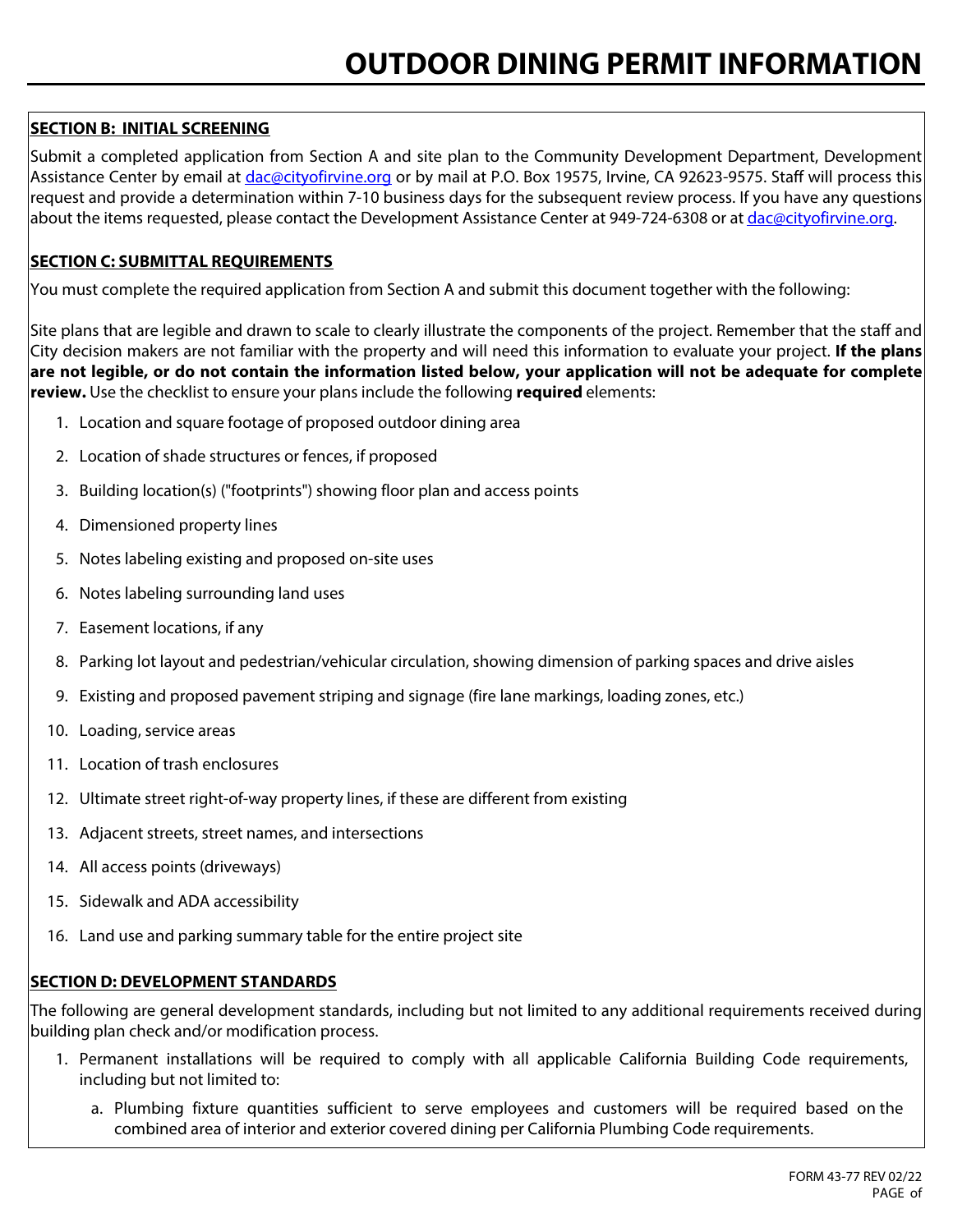- b. Location, size, and material of structures used to provide outdoor dining will be required to meet limitations prescribed by the California Building Code.
- c. Means of egress, including egress lighting and signage, will be required to meet the requirements of the California Building Code.
- d. Structural design and stability (i.e., design loads, footings, anchorage, etc.) of structures used to provide outdoor dining will be required to meet applicable provisions of the California Building Code.
- e. Permanent improvements for any electrical is required and needs to comply with the Building Electrical Code (site lighting).
- f. Fire separation distance to adjacent existing building in compliance with California Building Code**.**
- g. Location of appliances such as heaters should be clearly identified. Appliances shall be listed for outdoor use and under combustible construction if applicable. Outdoor dining seating exclusive to a restaurant shall be considered gross building square footage and may require additional parking per Chapter 4-1 of the Zoning Ordinance.
- 2. Significant reduction to the landscaping and parking or changes to on-site circulation may require a minor/major modification per Chapter 2-19 of the Zoning Ordinance.
- 3. Solid roofed shade structures and walls/fences shall meet the required building setbacks and are subject to development standards set forth in Chapter 3-37 of the Zoning Ordinance.
- 4. Fire and Police access shall be permitted at all times.
- 5. Sufficient clearances as determined by the Fire Authority shall be provided away from protective barriers, and barriers shall be a minimum of 20 feet away from any fire hydrants. This condition will be verified in the field at the time of inspection.
- 6. Permanent outdoor dining shall be located on private property and outside the public right-of-way. Provide physical barriers to outdoor dining areas located on parking lot. Additionally, provide one parking space buffer between the dining area and the parking stall so that patrons are not seated next to running vehicles.
- 7. All outdoor activities shall comply with the City of Irvine Noise Ordinance.
- 8. Outdoor dining cannot block vehicular travel lanes, cause back up (queuing) of vehicles into the public right‐of‐way, or create any unsafe conditions.
- 9. Accessibility requirements for outdoor dining in the parking lot and/or parking stall area is met only if equal access is provided within adjacent outdoor patio areas in terms of clearances and ventilation requirements. This provision will be verified in the field at the time of inspection.
- 10. Accessibility requirements for outdoor dining is met only if equal access is provided corresponding to adjacent indoor dining areas in terms of clearances and maneuvering requirements.